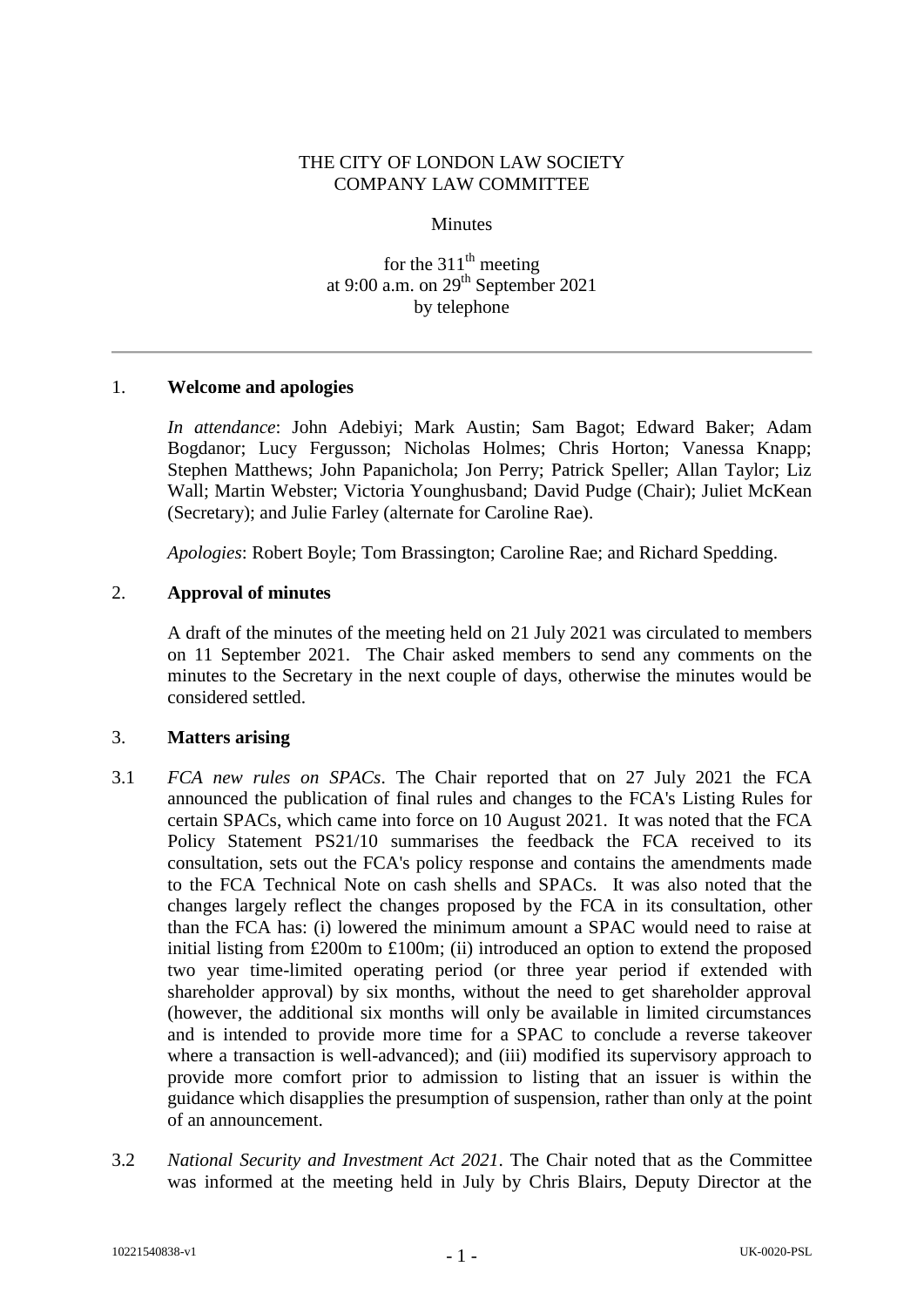Investment Security Unit, BEIS announced on 20 July 2021 that the new national security regime pursuant to the National Security and Investment Act 2021 (**NSI Act**) would commence on 4 January 2022 and published the following documents: (i) the first set of guidance documents on the NSI Act (i.e. an overview of the NSI Act; how the NSI Act could affect people or acquisitions outside the UK; how the NSI Act works alongside regulatory requirements; and guidance for higher education and research-intensive sectors); (ii) a draft of the notifiable acquisition statutory instrument, which sets out the proposed descriptions of the 17 sectors subject to the mandatory notification requirements; and (iii) a consultation on the draft statement of policy intent that describes how the SoS expects to use the call-in power in the NSI Act. The Chair reported that the Committee submitted a response to the consultation on the draft statement of policy intent on 30 August 2021.

The Committee also noted that a draft of the National Security and Investment Act 2021 (Monetary Penalties) (Turnover of a Business) Regulations 2021, and related explanatory memorandum, have also been published and that these regulations specify, for the purpose of calculating monetary penalties on businesses for certain offences under the NSI Act, that a business includes a sole trader, how turnover is to be assessed and when a business is deemed to be controlled by another business for the calculation of turnover. It was noted that a draft of these regulations and a draft of the notifiable acquisition statutory instrument mentioned above were laid before Parliament on 6 September 2021, and will come into force on 4 January 2022.

- 3.3 *HMT consultation on a power to block listings on national security grounds*. The Chair reported that on 24 August 2021 the Joint Prospectus and Listing Rules Working Group, led by Nicholas Holmes, submitted its response to HMT's consultation on a power to block listings on national security grounds. The Chair also reported that members of the working group had attended a virtual meeting with HMT on 29 July 2021 to discuss the working group's views on the proposed power ahead of the response being submitted.
- 3.4 *Law Commission discussion paper on corporate criminal liability*. The Chair reported that on 31 August 2021 the Committee submitted its response to the Law Commission's discussion paper on corporate criminal liability. The Chair noted that in the response the Committee states that it supports the conclusions made in a draft of the response to the discussion paper prepared by the CLLS Corporate Crime and Corruption Committee, although the Committee's response also raises some additional points which focus on certain of the company law aspects of the issues raised in the discussion paper. The Chair thanked Martin Webster and Vanessa Knapp for their work in helping with preparing the Committee's response.
- 3.5 *FCA consultation on enhancing climate-related disclosures by standard listed companies*. The Chair reported that on 10 September 2021 a joint working group of the Committee, the CLLS Planning & Environmental Law Committee and the Law Society Company Law Committee, led by Chris Horton, submitted its response to the FCA's consultation on enhancing climate-related disclosures by standard listed companies.
- 3.6 *FCA consultation on reforms to improve the effectiveness of UK primary markets*. The Chair reported that on 14 September 2021 the Joint Prospectus and Listing Rules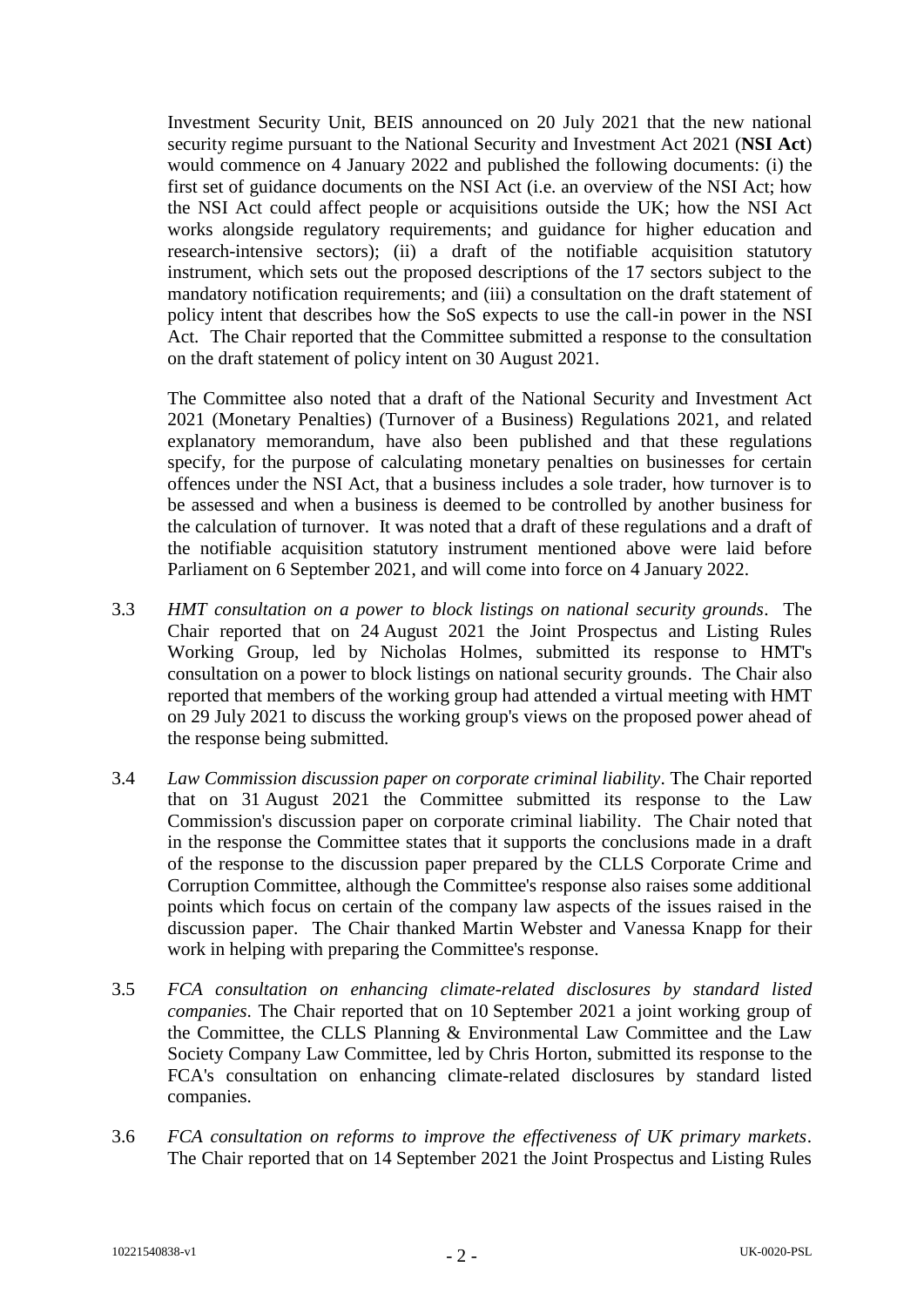Working Group, led by Nicholas Holmes, submitted its response to the FCA's consultation on reforms to improve the effectiveness of UK primary markets.

3.7 *HMT consultation on review of the UK prospectus regime*. The Chair reported that on 24 September 2021 the Joint Prospectus and Listing Rules Working Group, led by Nicholas Holmes, submitted its response to HMT's consultation on the review of the UK prospectus regime. The Chair also reported that members of the working group had attended a virtual meeting with HMT on 13 September 2021 to discuss the working group's views on the prospectus regime ahead of the response being submitted.

## 4. **Discussions**

- 4.1 *Updated ESMA Q&As on the Market Abuse Regulation*. The Chair reported that on 6 August 2021 ESMA published an updated version of its Q&As on the Market Abuse Regulation that includes new Q&As on: (i) the interaction between MAR and the Credit Rating Agencies Regulation (1060/2009) - credit ratings, rating outlooks and information relating thereto are presumed to be inside information until disclosure to the public; (ii) disclosure to the public of credit ratings and inside information - credit ratings, rating outlooks and information relating thereto are no longer to be considered inside information once disclosed on the public website of the credit rating agency; and (iii) distribution of subscription ratings and disclosure of inside information credit ratings are no longer to be considered inside information once disclosed to a distribution list of subscribers. The Chair led discussions on whether these new Q&As result in any change in practice for issuers where an issuer is informed of a rating change by a credit ratings agency usually with 24 hours' notice before the agency publishes the change.
- 4.2 *DWP consultation on the draft Notifiable Events (Amendment) Regulations 2021*. The Chair reported that on 8 September 2021 the Department for Work and Pensions (**DWP**) published a consultation on a draft of the Pensions Regulator (Notifiable Events) (Amendment) Regulations 2021 that: (i) provide for the addition of two new notifiable events and the removal of wrongful trading as a notifiable event for the purposes of the current notifiable events regime pursuant to section 69 of the Pensions Act 2004 – the two new notifiable events being: (a) the intended sale of a material proportion of the business or assets of a scheme employer (material proportion being a proportion that accounts for more than 25% of either the scheme employer's consolidated revenues or gross assets); and (b) the intended granting or extending of a relevant security by a scheme employer over its assets such that the debt would get priority over the scheme on an employer insolvency; and (ii) set out the three events that the new duty under section 69A of the Pensions Act 2004 is proposed to apply to, being the two proposed new notifiable events plus an existing one. It was noted that the consultation closes on 27 October 2021. See also item 5.8(a).
- 4.3 *FCA consultation on diversity and inclusion on company boards and executive committees*. The Chair reported that on 28 July 2021 the FCA announced the publication of a consultation on proposals to improve transparency for investors on the diversity of listed company boards and their executive management teams that would amend the: (i) Listing Rules to require listed companies to publish annually a 'comply or explain statement' on whether they have achieved certain proposed targets for gender and ethnic minority representation on their boards and data on the gender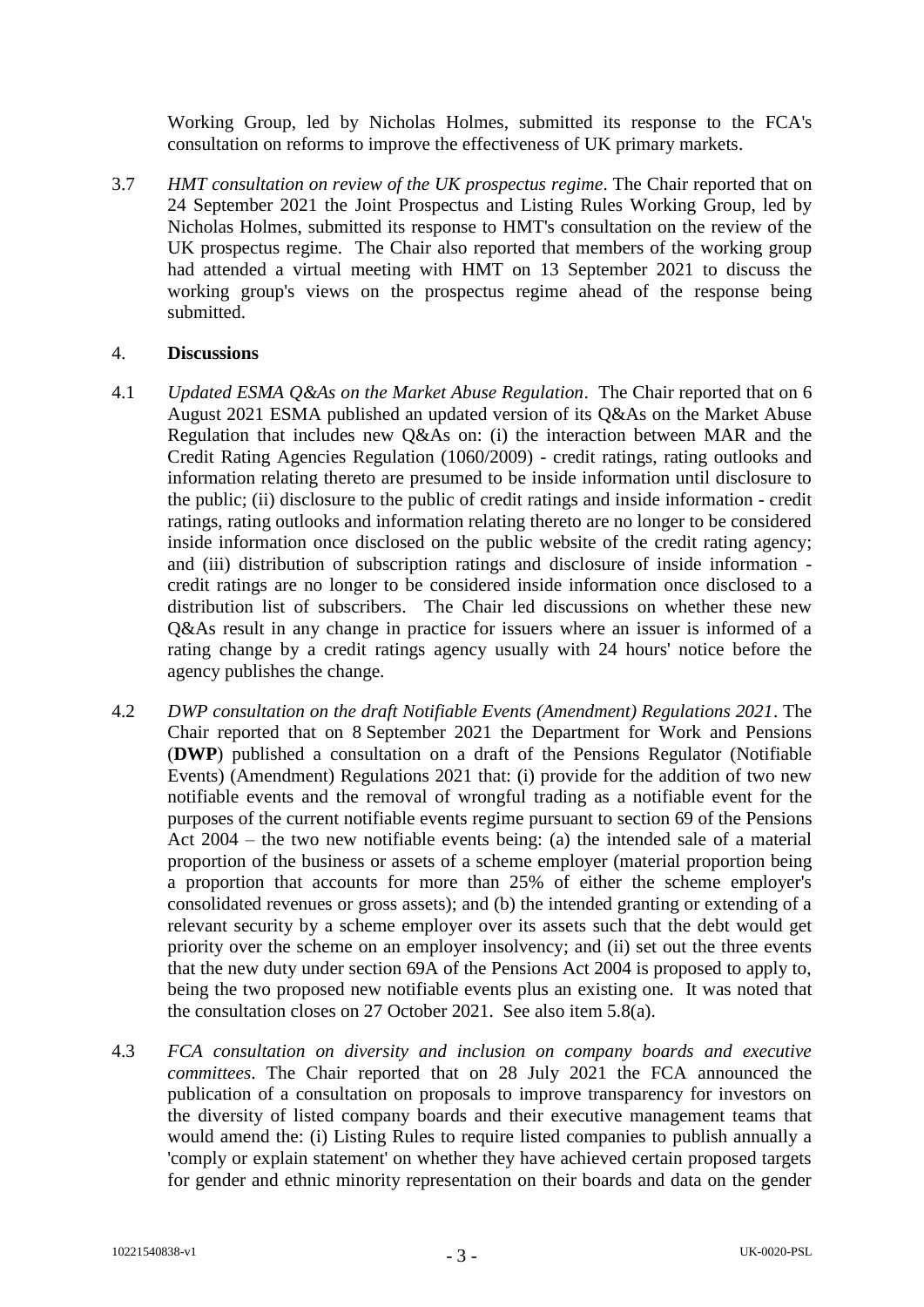and ethnicity composition of their boards and most senior level of executive management; and (ii) DTRs to require companies to ensure any existing disclosure on diversity policies addresses key board committees and also considers broader aspects of diversity, such as ethnicity, sexual orientation, disability and lower socio-economic background. The Chair noted that a working group of the Committee, led by Nicholas Holmes, is preparing a response to this consultation, which is due to be submitted by 20 October 2021. It was further noted that subject to consultation feedback and FCA Board approval the FCA will seek to make relevant rules by late 2021 and proposes that the new Listing Rules and DTRs would apply to accounting periods beginning on or after 1 January 2022. See also item 5.2(d).

- 4.4 *'oneNDA for M&A' project*. The Chair reported that the oneNDA project has produced a standard NDA for use in B2B procurement processes and that a number of law firms were involved in its creation and it is backed by a large number of corporates and financial institutions. The Chair also reported that oneNDA has recently approached law firms and others to kick off its next standardisation project, which is to build an M&A-specific 'bolt-on' to the oneNDA, resulting in a standard document for use industry-wide on M&A transactions. The Chair led discussions on the new oneNDA project.
- 4.5 *Better Business Act campaign*. The Chair reported that the note that considers the pros and cons of amending directors' duties under the Companies Act 2006 in the way proposed by the Better Business Act campaign and suggestions on possible alternative approaches to propose, which has been prepared by a working group of the Committee led by Lucy Fergusson, has been updated since the meeting of the Committee held in July. Lucy Fergusson led discussions on the changes that have been made to the note and the next steps.

#### 5. **Recent developments**

The Committee noted the following additional items in sections 5.1 to 5.9 which were set out in the agenda but which time did not allow them to consider, other than the Chair briefly reported on items  $5.1(a)$ ,  $5.3(e)$ ,  $5.3(f)$ ,  $5.7(a)$  and the cases at item 5.9.

## 5.1 **Company law**

- (a) *Dematerialisation of shares*. On 16 September 2021, the Government published a policy paper announcing a package of proposed regulatory reforms as part of the second phase of the Government's response to recommendations made by the Taskforce on Innovation, Growth and Regulatory Reform on how the UK can reshape its approach to regulation following Brexit. The proposed reforms include the dematerialisation of the minority of shares that are held in paper – stating that it is more expensive and takes longer for holders of paper shares to trade them and there is a risk of certificates going astray. The paper notes that the Government will work with industry, regulators and shareholders in the medium term to determine the best mechanism for converting these paper shares into electronic form, while preserving the rights of existing shareholders.
- (b) *Companies House same day services.* On 19 July 2021, Companies House updated its guidance on filing Companies House Form SH19 (statement of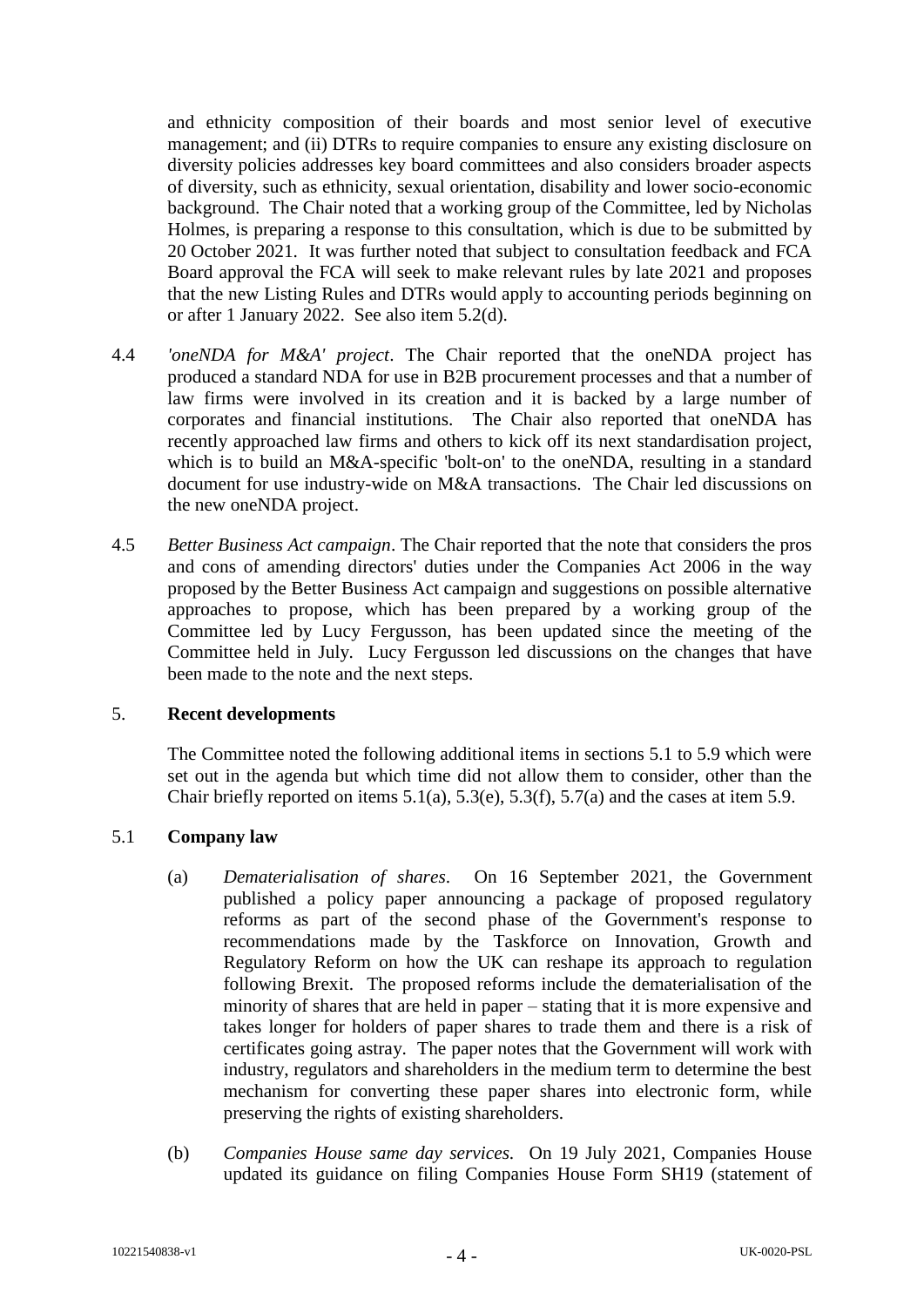capital for reduction supported by solvency statement or court order) to announce that a same day service is now available for a private limited company filing a Form SH19 where it has reduced its capital supported by a solvency statement via the 'Upload a document to Companies House' service. The same day service requires the Form SH19 and relevant supporting documents to be uploaded by 11 am. On 23 August 2021, Companies House updated its COVID-19 guidance for Companies House customers to note that the cut off time for using a same day service to electronically file a change of company name or incorporate a company (software filing only) has changed from 11 am to 3 pm.

## 5.2 **Corporate governance**

- (a) *FRC lists successful signatories to the UK Stewardship Code*. On 6 September 2021, the FRC announced the publication of a list of successful signatories to the UK Stewardship Code.
- (b) *Updated ICGN Global Governance Principles*. On 3 September 2021, the International Corporate Governance Network (**ICGN**) published its updated ICGN Global Governance Principles.
- (c) *Employment Bill (Private Members' Bill).* On 26 August 2021, the Employment Bill was published on the UK Parliament website, following its presentation and first reading in the House of Commons as a Private Members' Bill on 21 June 2021. The Bill includes an amendment to the CA 2006 to insert a new section 155A (Companies required to have worker representative directors). New section 155A would require regulations to be made that would require qualifying companies to have at least one director who is a worker representative director who would be responsible for bringing the perspective of a worker to the boardroom (rather than for directly representing the interests of the company's workers). The regulations would also require qualifying companies to ensure that its board has a minimum of worker representative directors and that these directors comprise at least one third of membership of the board. A qualifying company is one that: (i) has 250 or more workers; (ii) has 100 or more workers who have triggered the right to have worker representative directors through a prescribed legal procedure; or (iii) made a pre-tax profit of £2.5 million or more in the last year for which accounts are published.
- (d) *FRC research report on board diversity and effectiveness in FTSE 350 companies*. On 20 July 2021, the FRC announced the publication of its research report on board diversity and effectiveness in FTSE 350 companies, which has been published in conjunction with London Business School, Leadership Institute and SQW. The research has found that the effort to diversify boards pays benefits in terms of boardroom culture and performance and the FRC press release states that to maximise these benefits boards should recognise that change takes time and that diversity without active inclusion is unlikely to encourage new talent to the board.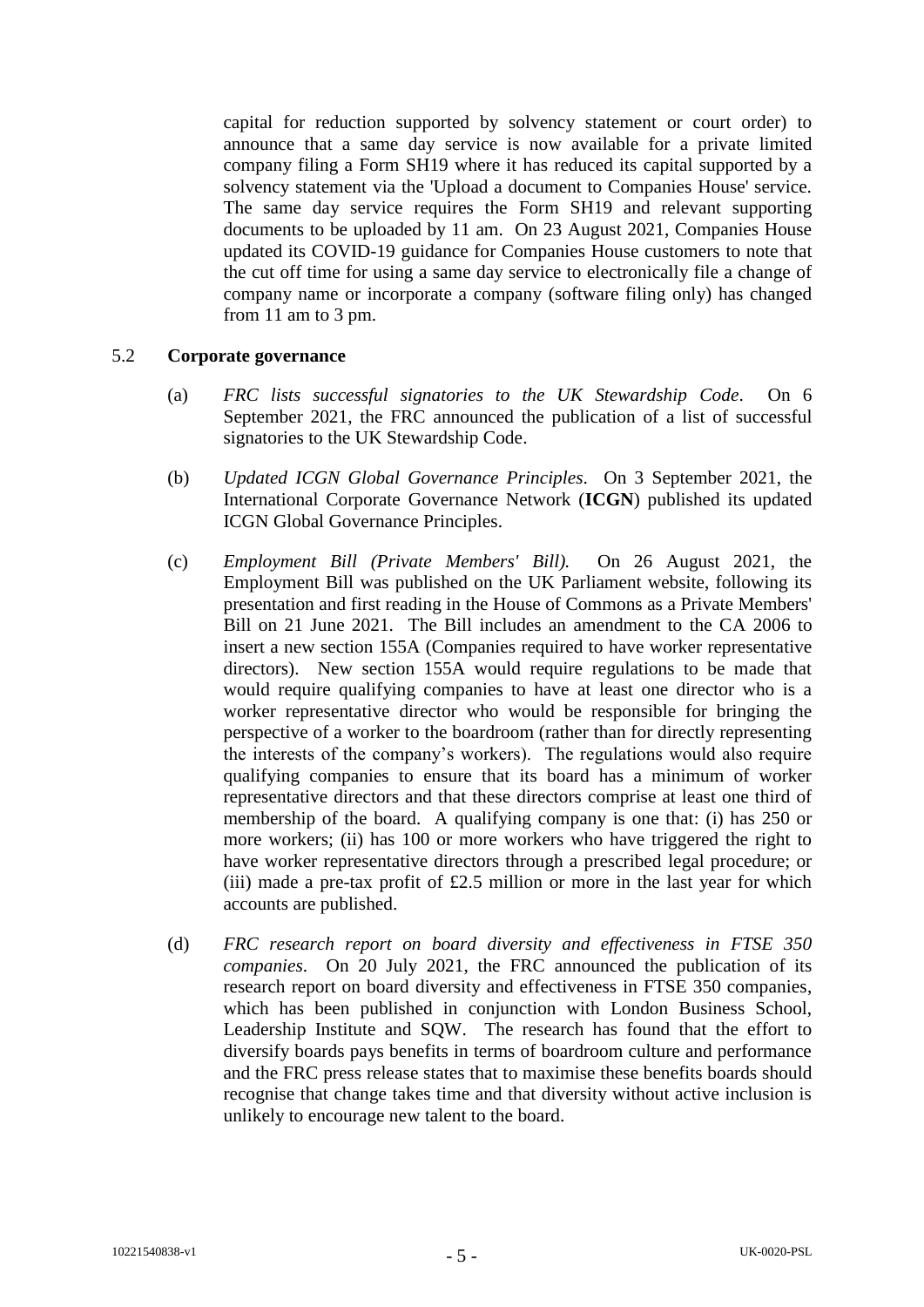## 5.3 **Reporting and disclosure**

- (a) *FRC review findings on viability and going concern disclosures*. On 22 September 2021, the FRC announced the publication of the findings of its review of companies' viability and going concern disclosures which found there were several areas where viability and going concern reporting could be improved. The FRC states that uncertainties that impact viability or going concern should be clearly explained to stakeholders and, when considering how to improve reporting in this area, companies should maintain a focus on providing more informative company specific disclosure which is clear and concise and avoids unnecessary clutter. The FRC also encourages companies to extend the period over which they assess their viability and provide longer term information where possible.
- (b) *FRC Lab survey results and resources for electronic reporting for annual financial reports*. On 9 September 2021, the Financial Reporting Lab (**FRC Lab**) announced the publication of the results of its May 2021 survey that asked companies and service providers to comment on their preparations for the introduction of structured electronic reporting for annual financial reports (DTR 4.1.14) as part of the UK's implementation of the European Single Electronic Format. The survey results show that UK companies have begun to put the right steps in place to meet the requirements, but still have some important outstanding actions. The FRC Lab has also published a list of resources to help companies understand and implement the requirements.
- (c) *FRC findings of its review on Streamlined Energy and Carbon Reporting*. On 8 September 2021, the FRC announced the publication of the findings of its review of reporting on emissions, energy consumption and related matters under the new Streamlined Energy and Carbon Reporting (**SECR**) rules which came into effect on 1 April 2019. The FRC's review considers how a sample of companies and LLPs have complied with the new SECR requirements, highlights examples of emerging good practice and outlines the FRC's expectations for future reporting.
- (d) *FRC Lab report on reporting on risks, uncertainties, opportunities and scenarios*. On 2 September 2021, the FRC Lab announced the publication of a report on reporting on risks, uncertainties, opportunities and scenarios. This report outlines what investors want to understand from corporate reporting on risks, uncertainties, opportunities and the use of scenarios, provides several practical examples of corporate reporting that better meet investors' needs and includes high-level insight into how investors would like reporting on resilience to develop. The FRC Lab has also published a one-page summary of the report.
- (e) *FRC feedback statement on the future of corporate reporting discussion paper*. On 30 July 2021, the FRC published a feedback statement to its discussion paper on the future of corporate reporting which was published in October 2020. The next step for the FRC is to consider how best to develop some of the ideas generated from the discussion paper and feedback over the short, medium and long term. Some of the thinking in the thought leadership paper is inextricably linked to the Government's audit and corporate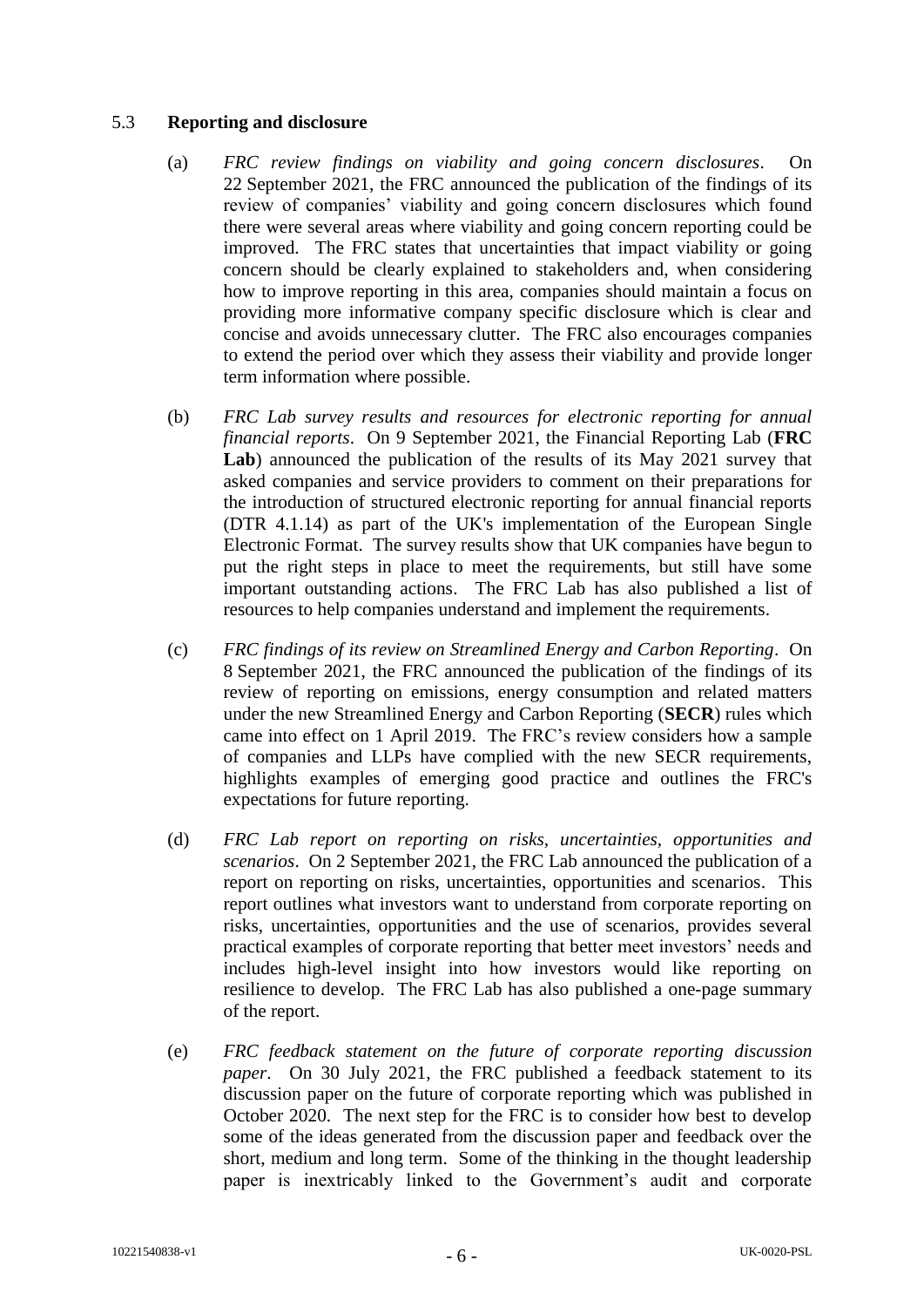governance reform agenda and the transformation of the FRC into ARGA. The evidence base that the FRC has collected will inform ARGA's strategy for corporate reporting and promote improvements and innovation, exploring best practice with a wide range of stakeholders.

(f) *FRC Lab report on reporting on stakeholders, decisions and section 172.* On 19 July 2021, the FRC Lab announced the publication of a report on reporting on stakeholders, decisions and section 172. This report highlights that information on stakeholders and on decisions can help investors understand how a company is progressing in fulfilling its purpose and achieving longterm success and that section 172 statements can be a helpful bridge between the two types of information. The report also outlines what investors want to see reported in these areas and provides examples from current reporting practice that reflect possible helpful ways of addressing these needs. The FRC Lab has also published a summary of the questions for companies to consider in determining what information to report on stakeholders and decisions which meets investors' needs.

# 5.4 **Equity capital markets**

- (a) *FCA Quarterly Consultation Paper No. 33*. On 3 September 2021, the FCA published Quarterly Consultation Paper No. 33. Amongst other things, the FCA is consulting on consequential changes to the Prospectus Regulation Rules and Listing Rules to align with changes to the FCA Knowledge Base in relation to the prospectus regime that were proposed in Primary Markets Bulletin No. 34. The closing date for these proposed changes is 11 October 2021.
- (b) *Updated ESMA Q&As on the Prospectus Regulation*. On 16 July 2021 and 27 July 2021, ESMA published updated versions of its Q&As on the Prospectus Regulation.
- (c) *ESMA statement on disclosure and investor protection guidance on SPACs.* On 15 July 2021, ESMA announced the publication of a public statement on the prospectus disclosure and investor protection issues raised by SPACs.

## 5.5 **MAR**

(a) See item 4.1.

## 5.6 **Accounting**

(a) *FRC consultation on proposals to strengthen the UK Audit Firm Governance Code*. On 26 August 2021, the FRC announced the publication of a consultation on proposals to update and strengthen significantly the UK Audit Firm Governance Code in support of the FRC's objectives to promote highquality audit and audit market resilience. The press release states that the proposals will strengthen the Audit Firm Governance Code in key areas of accountability and firm resilience and emphasise the importance of long-term sustainability, people, culture and employee engagement, in line with the UK Corporate Governance Code. The consultation closes on 18 November 2021.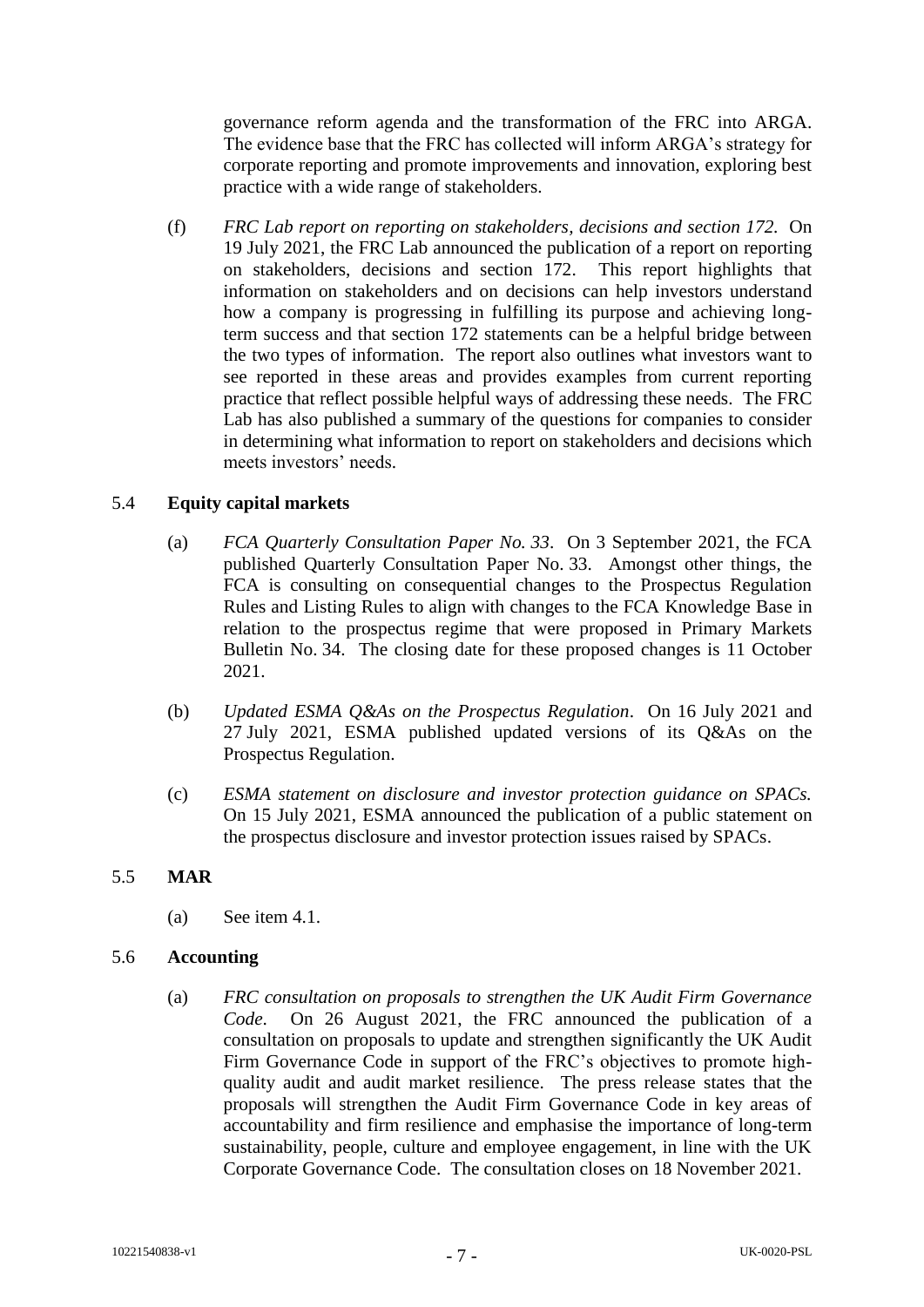## 5.7 **Takeovers**

- (a) *Takeover Panel decides against amending the Takeover Code in relation to shadow bids.* On 28 July 2021, the Takeover Panel published Panel Statement 2021/14 on disclosure of takeover approaches. In the statement the Code Committee states that it has concluded that it should not make any changes to the existing regime under Rule 2 regarding the disclosure of takeover approaches.
- (b) *Minor amendments to the Takeover Code.* On 15 July 2021, the Takeover Panel published Panel Statement 2021/11 announcing minor amendments to the Takeover Code which took effect on 2 August 2021, including amendments made to reflect the renaming of Institute of Chartered Secretaries and Administrators as The Chartered Governance Institute UK & Ireland.

## 5.8 **Miscellaneous**

- (a) *Pension Schemes Act 2021: Third commencement regulations*. On 24 August 2021, the Pension Schemes Act 2021 (Commencement No. 3 and Transitional and Saving Provisions) Regulations 2021 were made. These regulations bring into force a number of the provisions of the Pension Schemes Act 2021 on 1 October 2021. The regulations also contain transitional and saving provisions in relation to certain provisions of the Act being brought into force by these regulations.
- (b) *BEIS consultation on reforming competition and consumer policy*. On 20 July 2021, BEIS published a consultation on reforming competition and consumer policy, which closes on 1 October 2021. BEIS is proposing a wide range of reforms to the UK competition regime, including to revise the current jurisdictional thresholds for the merger control regime and to strengthen the Competition and Markets Authority's information collection and related sanctioning powers for companies that slow down or obstruct investigations.
- (c) *HMRC summary of responses on the modernisation of the stamp taxes on shares framework*. On 20 July 2021, HMRC published a summary of the responses it received to its call for evidence (published in July 2020) on the principles and design of a new stamp duty and stamp duty reserve tax (**SDRT**) framework to inform a longer-term modernisation of stamp duty and SDRT. HMRC states that the call for evidence was well received with agreement that modernisation is much needed and majority support for a single tax for listed and unlisted securities that is self-assessed, with digitisation and movement away from the traditional paper stamping methods. It also states that there was very strong support for measures that would reduce the length of time between a transaction being completed and company share registers being updated. The summary sets out HMRC's response and next steps.

## 5.9 **Cases**

(a) *TMO Renewables Limited (in Liquidation) v (1) Timothy Yeo (2) David Weaver (3) Desmond Reeves (4) Michael McBraida (5) Maxwell Audley [2021] EWHC 2033 (Ch).* The High Court held that the defendant directors